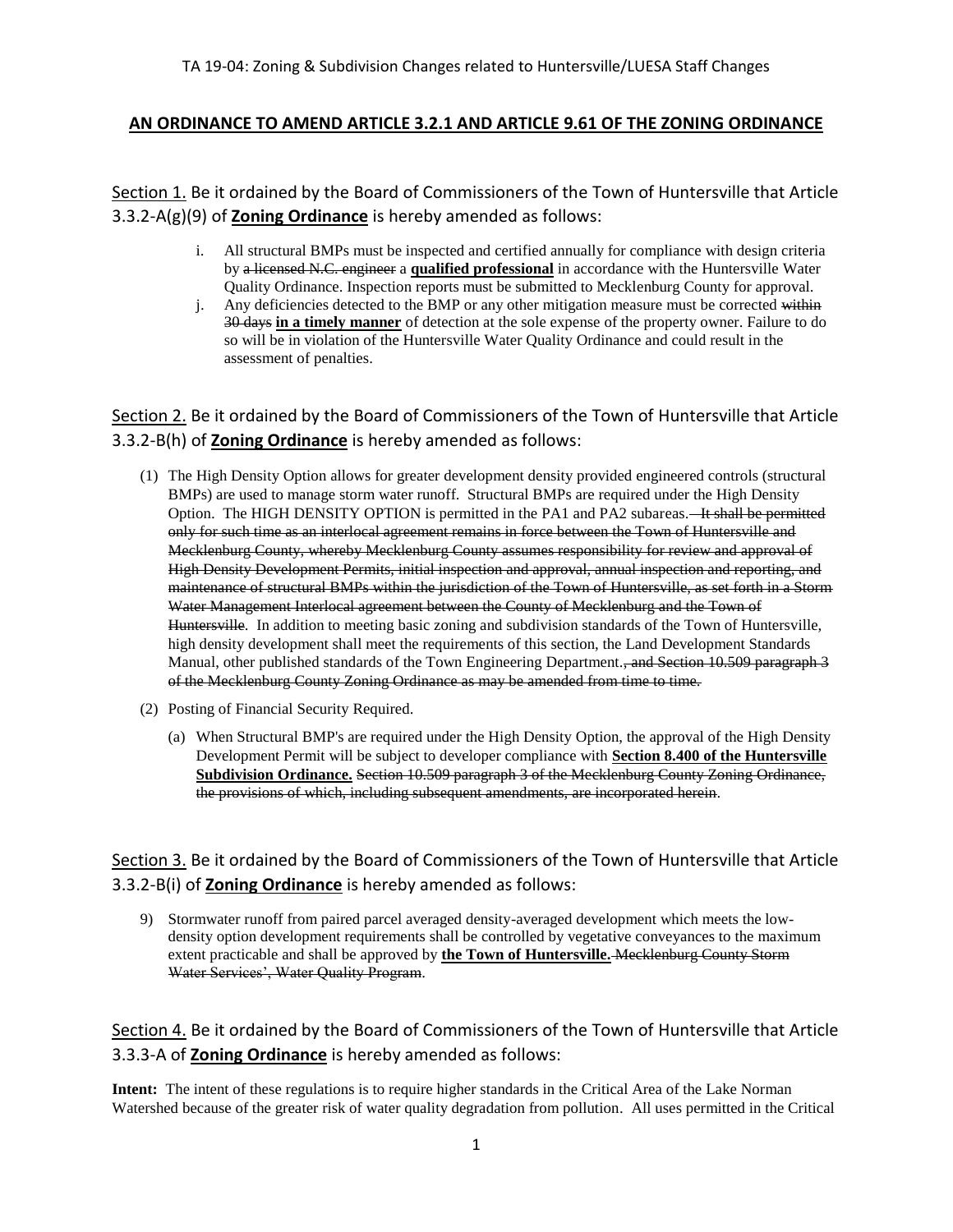#### TA 19-04: Zoning & Subdivision Changes related to Huntersville/LUESA Staff Changes

Area for which erosion/sedimentation control plans are required under Mecklenburg County **Town of Huntersville** regulations are subject to the standards of both the overlay district and the underlying zoning district. In every case the more restrictive standard controls.

## Section 5. Be it ordained by the Board of Commissioners of the Town of Huntersville that Article 3.3.3-A(h) of **Zoning Ordinance** is hereby amended as follows:

- 1) The High Density Option allows for greater development density provided engineered controls (structural BMPs) are used to manage storm water runoff. Structural BMPs are required under the High Density Option. The HIGH DENSITY OPTION is permitted in the CA subarea. It shall be permitted only for such time as an interlocal agreement remains in force between the Town of Huntersville and Mecklenburg County, whereby Mecklenburg County assumes responsibility for review and approval of High Density Development Permits, initial inspection and approval, annual inspection and reporting, and maintenance of structural BMPs within the jurisdiction of the Town of Huntersville, as set forth in a Storm Water Management interlocal agreement between the County of Mecklenburg and the Town of Huntersville. In addition to meeting basic zoning and subdivision standards of the Town of Huntersville, high density development shall meet the requirements of this section, the Land Development Standards Manual, other published standards of the Town Engineering Department., and Section 10.509 paragraph 3 of the Mecklenburg County Zoning Ordinance (?) as may be amended from time to time.
- 4) Posting of Financial Security Required.
	- $(a)$  When Structural BMPs are required under the High Density Option, the approval of the High Density Development Permit will be subject to developer compliance **Section 8.400 of the Huntersville Subdivision Ordinance.** with Section 10.509 paragraph 3 of the Mecklenburg County Zoning Ordinance, the provisions of which, including subsequent amendments, are incorporated herein.

Section 6. Be it ordained by the Board of Commissioners of the Town of Huntersville that Article 3.3.3-A(i) of **Zoning Ordinance** is hereby amended as follows:

9) Stormwater runoff from paired parcel averaged density-averaged development which meets the lowdensity option development requirements shall be controlled by vegetative conveyances to the maximum extent practicable and shall be approved by **the Town of Huntersville** Mecklenburg County Stormwater Services', Water Quality Program.

## Section 7. Be it ordained by the Board of Commissioners of the Town of Huntersville that Article 7.8(2) of **Zoning Ordinance** is hereby amended as follows:

.2 Maintenance Surety Required.

Developers shall enter into a maintenance surety agreement with Mecklenburg County **Town of Huntersville**  guaranteeing the viability of street trees and trees and shrubs planted in buffer yards for a period of 1 year following planting. The amount of the surety shall be equal to 50% of the value of the new trees or landscape material and their installation. The maintenance surety shall be provided when all of the required trees and shrubs have been planted.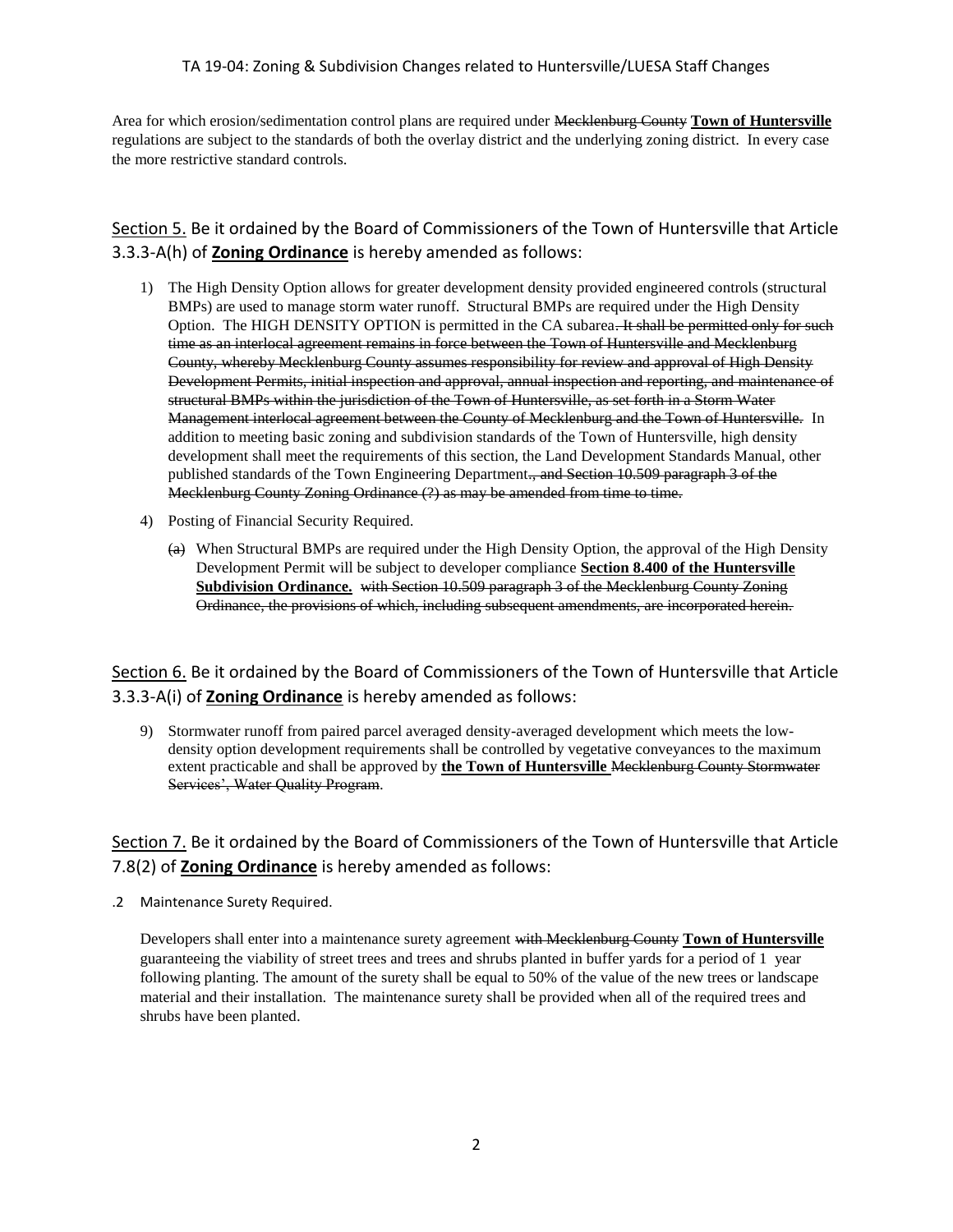Section 8. Be it ordained by the Board of Commissioners of the Town of Huntersville that Article 8.17(21)of **Zoning Ordinance** is hereby amended as follows:

**.21** Posting of Financial Security. Approval of a Storm Water Management Permit Application shall be subject to the owner filing a surety bond or letter of credit or making other financial arrangements in favor of Mecklenburg County as agent for the Town of Huntersville acceptable to the Mecklenburg County Land Use and Environmental Services Agency guaranteeing the installation and maintenance of required BMPs until the issuance of certificates of occupancy for seventy-five percent (75%) of all construction which might reasonably be anticipated to be built within the area which drains into the BMP, allowing credit for improvements completed prior to the submission of the final plat. At such time that this level of occupancy is achieved, written notice thereof shall be submitted by the owner to the **Town of Huntersville** Mecklenburg County Land Use and Environmental Services Agency. The owner shall verify the adequacy of the Maintenance Covenant for the BMPs including the necessary financing to support the proposed maintenance practices. The owner shall also provide professional engineer certification that the BMP is designed and constructed in accordance with approved plans and specifications. The **Town of Huntersville** Mecklenburg County Land Use and Environmental Services Agency will inspect the structural BMP and verify the effectiveness of the Maintenance Covenant and, if both are found to be satisfactory, the **Town of Huntersville** Mecklenburg County Land Use and Environmental Services Agency will notify the owner in writing within 30 days of the date of notice regarding approval of the BMP. Following the issuance of this written approval, the owner can request the release of the surety bond, letter of credit or other financial arrangements at which time the maintenance responsibilities for the BMPs shall revert to the Homeowners Association, property owner or other party responsible for long term maintenance as specified in the Maintenance Covenant. It shall be expressly stated within the restrictive covenants or Property Owners Association documents that it will be the responsibility of the owner or assigns to maintain BMPs until such time as maintenance responsibilities have been transferred to the Homeowners Association Board of Directors, property owner or other party responsible for long-term maintenance of the BMPs. It shall be the sole responsibility of the owner or assigns to correct any deficiencies prior to said transfer of maintenance responsibilities.

## Section 9. Be it ordained by the Board of Commissioners of the Town of Huntersville that Article 8.25.11(b)(1) of **Zoning Ordinance** is hereby amended as follows:

(1) Installation of Structural BMPs. The installation of an on-site structural BMP designed to achieve specified pollutant removal targets will allow for all proposed stream buffer impact on the specific site. The BMP must remain outside of the Stream Side Zone and Manage Use Zone. A detailed BMP design plan must be submitted to the **Town of Huntersville** Mecklenburg County Land Use and Environmental Services Ageney for approval based on specifications contained in the Charlotte-Mecklenburg BMP Design Manual. This plan must also include a long-term maintenance strategy for the BMP, complete with the establishment of adequate financing to support the proposed maintenance practices.

## Section 10. Be it ordained by the Board of Commissioners of the Town of Huntersville that Article 8.25.12 of **Zoning Ordinance** is hereby amended as follows:

**.12** Posting of financial security required. When structural BMPs (wet detention ponds and other BMPs) are approved for mitigation of a buffer disturbance, the approval will be subject to the owner filing a surety bond or letter of credit or making other financial arrangements which are acceptable to the **Town of Huntersville** Mecklenburg County Land Use and Environmental Services Agency, in a form which is satisfactory to the **Town** County Attorney, guaranteeing the installation and maintenance of the required structural BMPs until the issuance of certificates of occupancy for seventy-five percent (75%) of all construction which might reasonably be anticipated to be built within the area which drains into the BMPs, allowing credit for improvements completed prior to the submission of the final plat. At such time that this level of occupancy is achieved, written notice thereof must be submitted by the owner to the **Town of Huntersville** Mecklenburg County Land Use and Environmental Services Agency. The owner must also verify the adequacy of the maintenance plan for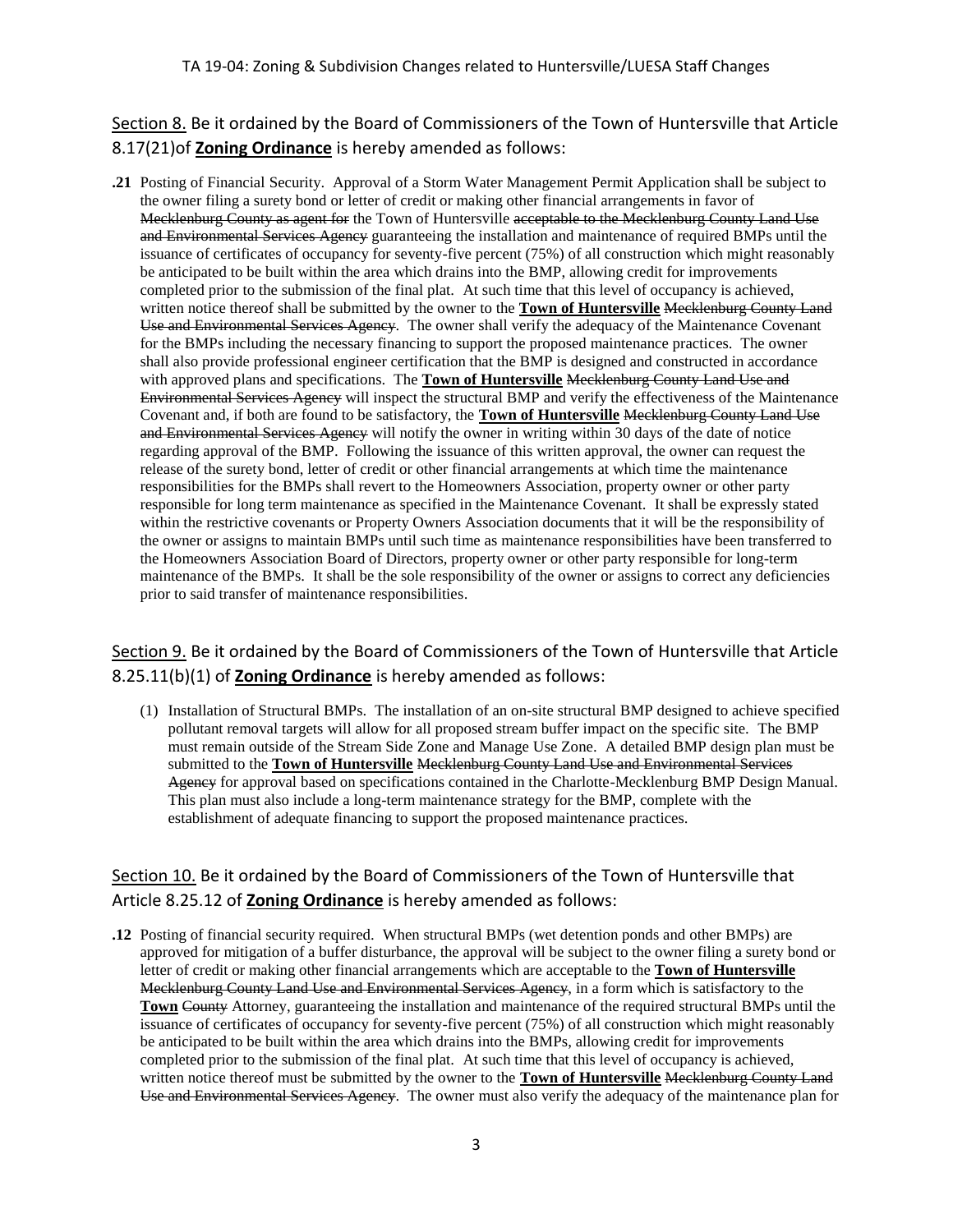the BMPs including the necessary financing to support the proposed maintenance practices. The **Town of Huntersville** Mecklenburg County Land Use and Environmental Services Agency will inspect the structural BMPs and verify the effectiveness of the maintenance plan; if both are found to be satisfactory, the department will notify the owner in writing within 30 days of the date of notice.

## Section 11. Be it ordained by the Board of Commissioners of the Town of Huntersville that Article 12.2.3 Watershed Definitions of **Zoning Ordinance** is hereby amended as follows:

Best Management Practices (BMPs). A structural or non-structural management-based practice used singularly or in combination to reduce non-point source input to receiving waters in order to achieve water quality protection goals.

Non-structural BMPs. Non-engineered methods to control the amount of non-point source pollution. These may include land-use controls and vegetated buffers.

Structural BMPs. Engineered structures that are designed to reduce the delivery of pollutants from their source or to divert contaminants away from the water supply. Structural BMPs allowed for use under the High Density Option are those which have been approved by the North Carolina Division of Water Quality and **the Town of Huntersville** Mecklenburg County. These are wet detention ponds, extended dry detention ponds, and grass swales.

## Section 12. Be it ordained by the Board of Commissioners of the Town of Huntersville that Article 6.400(18) of **Subdivision Ordinance** is hereby amended as follows:

18. Storm Water Permit Application. A Storm Water Permit Application shall be submitted along with preliminary plans for each proposed development. The permit application shall demonstrate compliance with [Section 8.17.6](http://www.huntersville.org/interactive%20ordinance/ZONING_TOCA8.html#8176), Performance Criteria of the Huntersville Zoning Ordinance, unless otherwise exempted. The storm water permit application shall contain computations, drawings, soil analyses, calculations for each BMP, and overall site hydrology calculations as well as other information sufficient to describe the manner, location, and type of measures for managing storm water from the development in compliance with [Section](http://www.huntersville.org/interactive%20ordinance/ZONING_TOCA8.html#8176) [8.17.6](http://www.huntersville.org/interactive%20ordinance/ZONING_TOCA8.html#8176). In addition, the permit application shall specify those parties responsible for long-term maintenance of all BMPs. The **Town of Huntersville** Mecklenburg County Land Use and Environmental Services Agency shall review the permit application to determine compliance with the approved Performance Criteria. Approval of the storm water permit application by the **Town of Huntersville** Mecklenburg County Land Use and Environmental Services Agency is required prior to the initiation of land disturbing activities and said storm water permit application shall serve as the basis for all subsequent construction.

## Section 13. Be it ordained by the Board of Commissioners of the Town of Huntersville that Article 7.290(4) of **Subdivision Ordinance** is hereby amended as follows:

#### 4. PROTECTED AREA DEVELOPMENT STANDARDS

Only development activities that require an erosion/sedimentation control plan under **Town of Huntersville** Mecklenburg County regulations, as may be amended from time to time, are required to meet the development standards of Section 7.290.4 of this ordinance.

**High density option** is permitted in subareas PA1 and PA2., and shall be permitted only for such time as an interlocal agreement remains in force between the Town of Huntersville and Mecklenburg County, whereby Mecklenburg County assumes responsibility for plan review, initial inspection and approval, annual inspection and reporting, and maintenance of wet detention ponds within the jurisdiction of the Town of Huntersville, as set forth in a Storm Water Management Interlocal Agreement between the County of Mecklenburg and the Town of Huntersville.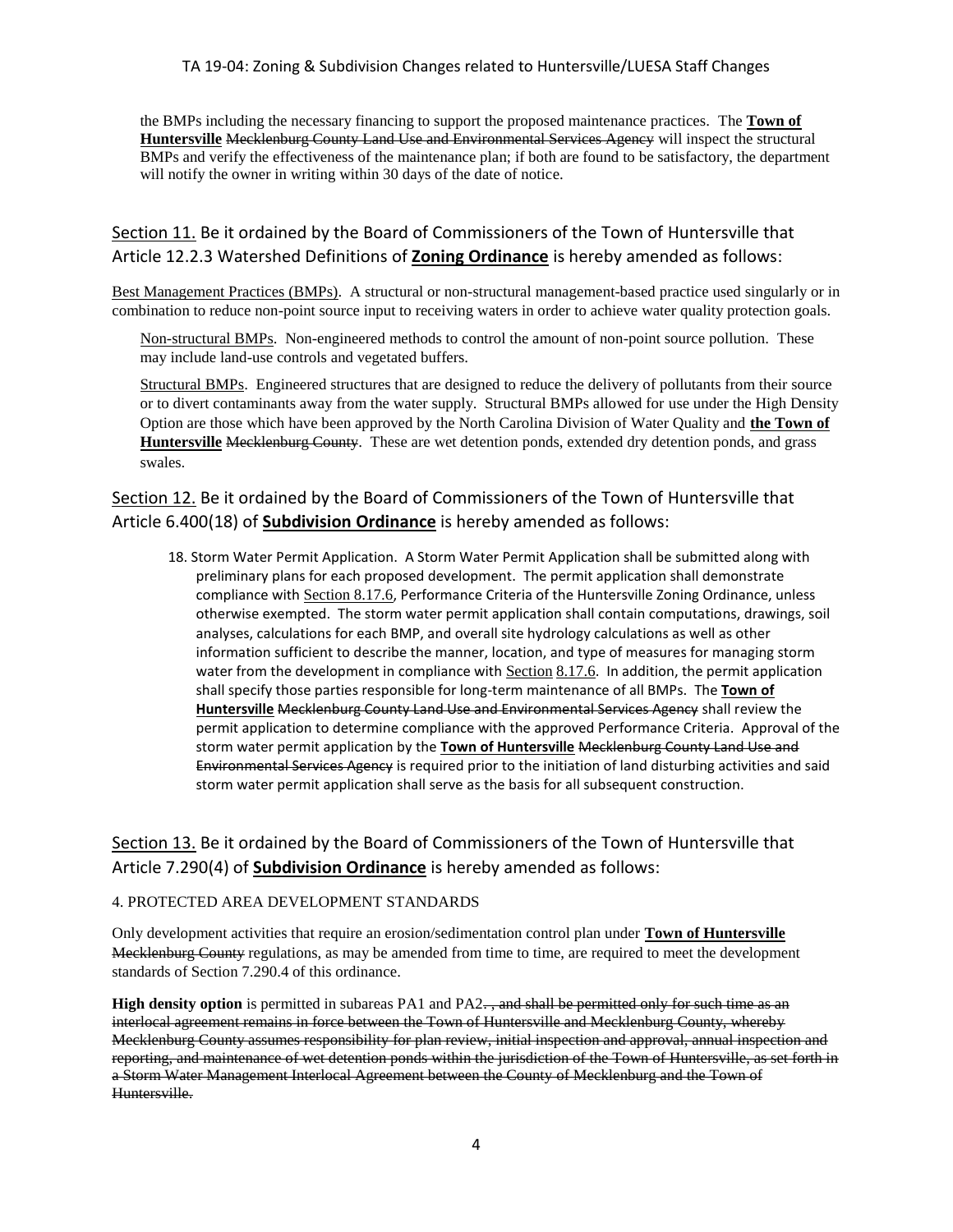Section 14. Be it ordained by the Board of Commissioners of the Town of Huntersville that Article 7.290(5) of **Subdivision Ordinance** is hereby amended as follows:

#### 5. POSTING OF FINANCIAL SECURITY REQUIRED

When Structural BMP's (wet detention ponds and all other BMP's) are required under the High Density Option, the approval of the High Density Development Permit will be subject to developer compliance with Section **8.400 of the Huntersville Subdivision Ordinance.** 7.200.10 subparagraph 3. of the Mecklenburg County Subdivision Ordinance, the provisions of which, including subsequent amendments, are incorporated herein.

## Section 15. Be it ordained by the Board of Commissioners of the Town of Huntersville that Article 7.295(3) of **Subdivision Ordinance** is hereby amended as follows:

#### 3. LAKE NORMAN CRITICAL AREA DEVELOPMENT STANDARDS

Only development activities that require an erosion/sedimentation control plan under **Town of Huntersville** Mecklenburg County regulations, as may be amended from time to time, are required to meet the development standards of Section 7.295.3 of this ordinance.

For individual buildings or for development projects within the Lake Norman Watershed Critical Area, the following impervious area limitations are established on a building or project basis, respectively:

| CA, low density option  | $24\%$ B.U. <sup>1</sup>        |
|-------------------------|---------------------------------|
| CA, high density option | 50% B.U. with Structural $BMP1$ |

#### **1 Residential subdivisions approved after 2/17/03 shall reserve, at minimum, 1% of the lot area but not less than 150 sq. ft. impervious area per lot to allow for addition of future impervious areas by homeowner/occupant**

**Vegetative buffers** are required along the shoreline of Lake Norman measured from the normal pool elevation and along each side of all perennial streams measured from the top of stream bank. Minimum buffer widths are:

| CA, low density option  | 50 feet    |
|-------------------------|------------|
| CA, high density option | $100$ feet |

No permanent structures, impervious covers, septic tank systems or any other disturbance of existing vegetation shall be allowed within the buffer except as follows:

- a. No trees larger than 2 inch caliper are to be removed except for dead or diseased trees. Undergrowth and trees less than 2 inch caliper may be removed to be replaced by an effective stabilization and filtering ground cover based upon Mecklenburg County **Land Use and** Environmental **Services Agency** Protection Department guidelines and as approved on a plan submitted to the Mecklenburg County **Land Use and** Environmental **Services Agency.** Protection Department.
- b. Stream bank or shoreline stabilization is allowed as approved on a plan submitted to the Mecklenburg County Engineering Department and the Mecklenburg County **Land Use and** Environmental **Services Agency**. Protection Department.
- c. Water dependent structures and public projects such as road crossings and greenway paths are allowed where no practical alternatives exist. These activities should minimize built-upon area, direct runoff away from surface waters, and maximize the utilization of nonstructural BMP's and pervious materials.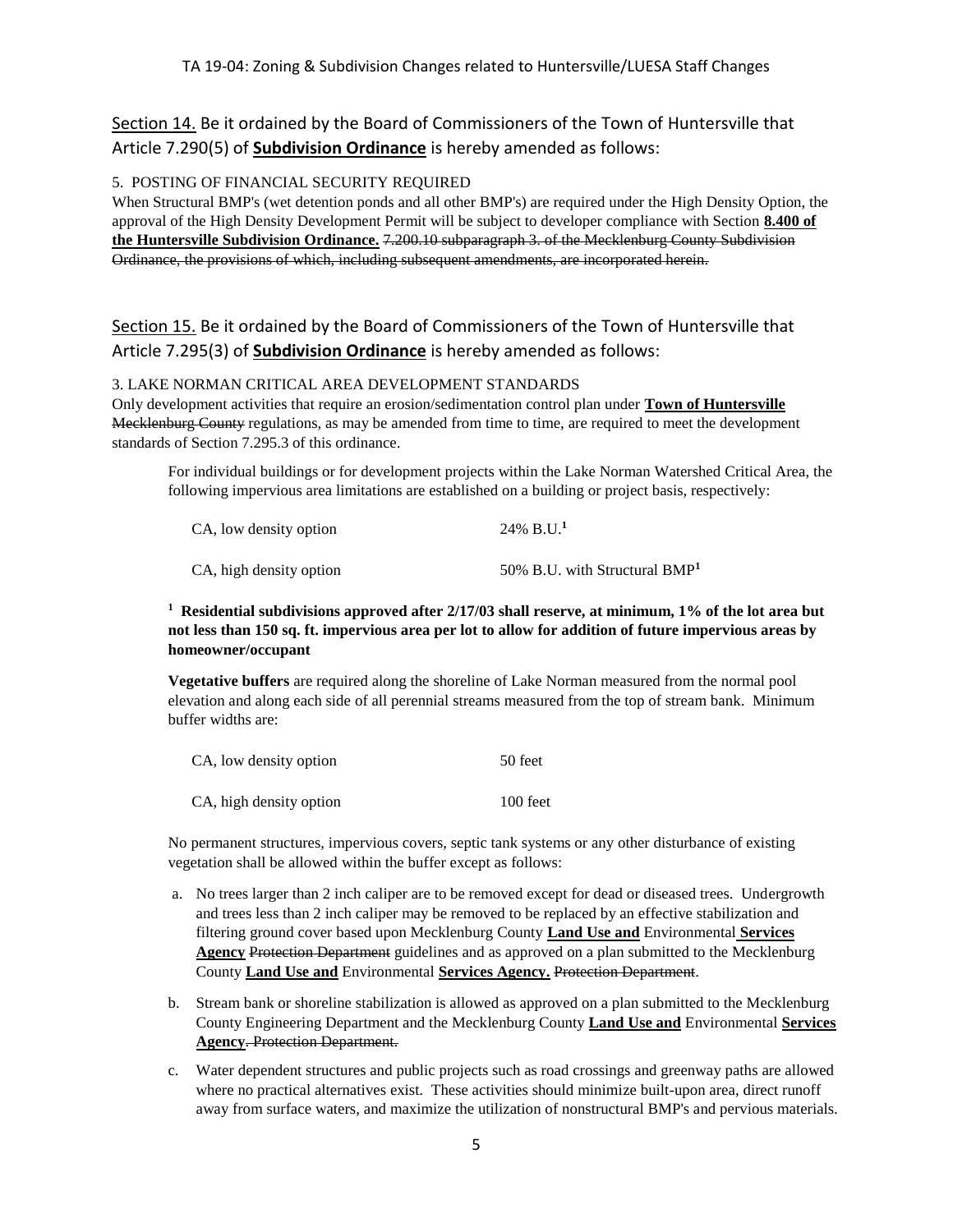- d. The Town can require enhancement of the existing vegetation in the buffer if necessary so that the buffer can effectively perform its filtering and absorption functions based on Mecklenburg County **Land Use and** Environmental **Services Agency** Protection Department guidelines..
- e. Non-impervious recreational development and non-impervious pedestrian trails are allowed in the required buffer if located a minimum of 30 feet from the stream bank.

**Cluster development** is allowed within the Lake Norman Critical Area.

**High density option** is permitted in the Lake Norman Critical Area., and shall be permitted only for such time as an interlocal agreement remains in force between the Town of Huntersville and Mecklenburg County, whereby Mecklenburg County assumes responsibility for plan review, initial inspection and approval, annual inspection and reporting, and maintenance of wet detention ponds within the jurisdiction of the Town of Huntersville, as set forth in a Storm Water Management Interlocal Agreement between the County of Mecklenburg and the Town of Huntersville.

Section 16. Be it ordained by the Board of Commissioners of the Town of Huntersville that Article 7.295(4) of **Subdivision Ordinance** is hereby amended as follows:

#### 4. POSTING OF FINANCIAL SECURITY REQUIRED

When Structural BMPs (wet detention ponds and all other BMPs) are required under the High Density Option, the approval of the High Density Development permit will be subject to developer compliance with Section **8.400 of the Huntersville Subdivision Ordinance.** 7.200.10 subparagraph 3 of the Mecklenburg County Subdivision Ordinance, the provisions of which, including subsequent amendments, are incorporated herein.

Section 17. Be it ordained by the Board of Commissioners of the Town of Huntersville that Article 7.300(11)(b)(1) of **Subdivision Ordinance** is hereby amended as follows:

(1) Installation of Structural BMPs. The installation of an on-site structural BMP designed to achieve specified pollutant removal targets will allow for all proposed stream buffer impact on the specific site. The BMP must remain outside of the Stream Side Zone and Managed Use Zone. A detailed BMP design plan must be submitted to the **Town of Huntersville** Mecklenburg County Land Use and Environmental Services Agency for approval based on specifications contained in the Charlotte-Mecklenburg Buffer Implementation Guidelines. This plan must also include a long-term maintenance strategy for the BMP, complete with the establishment of adequate financing to support the proposed maintenance practices.

## Section 18. Be it ordained by the Board of Commissioners of the Town of Huntersville that Article 7.300(12) of **Subdivision Ordinance** is hereby amended as follows:

#### 12. POSTING OF FINANCIAL SECURITY REQUIRED.

When structural BMPs (set detention ponds and other BMPs) are approved for mitigation of a buffer disturbance, the approval will be subject to the owner filing a surety bond or letter of credit or making other financial arrangements which are acceptable to the **Town of Huntersville** Mecklenburg County Land Use and Environmental Services Agency, in a form which is satisfactory to the **Town** County Attorney, guaranteeing the installation and maintenance of the required structural BMPs until the issuance of certificates of occupancy for seventy-five percent (75%) of all construction which might reasonably be anticipated to be built within the area which drains into the BMPs, allowing credit for improvements completed prior to the submission of the final plat. At such time that this level of occupancy is achieved, written notice thereof must be submitted by the owner to the Mecklenburg County Land Use and Environmental Services Agency. The owner must also verify the adequacy of the maintenance plan for the BMPs, including the necessary financing to support the proposed maintenance practices. The Mecklenburg